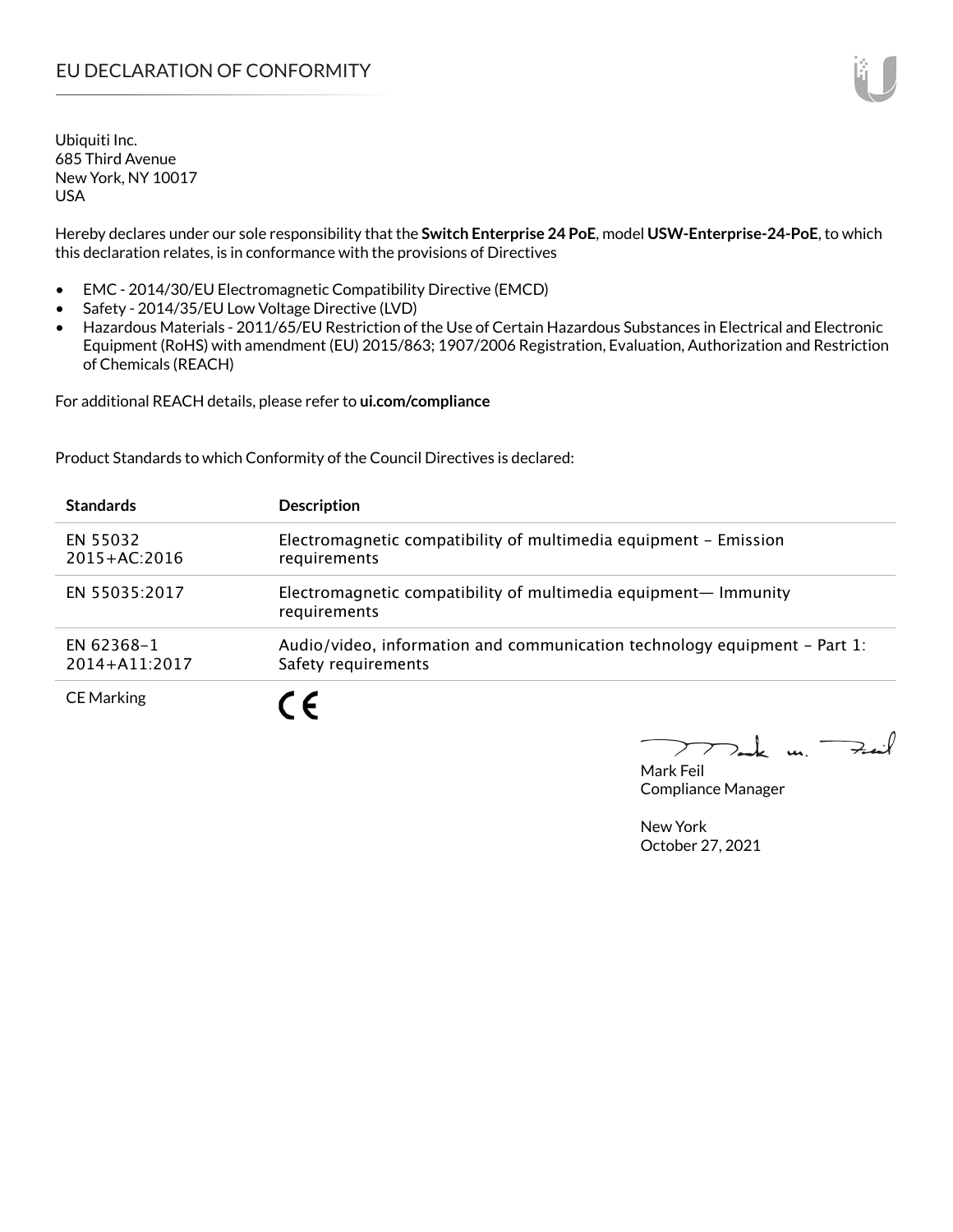## **USW-Enterprise-24-PoE**

#### **български** [Bulgarian]

С настоящото Ubiquiti декларира, че това устройство USW-Enterprise-24-PoE е в съответствие със съществените изисквания и други приложими разпоредби на Директиви 2014/30/ЕС, 2014/35/ЕС.

## **Hrvatski** [Croatian]

Ubiquiti ovim putem izjavljuje da je ovaj uređaj USW-Enterprise-24-PoE sukladan osnovnim zahtjevima i ostalim bitnim odredbama Direktiva 2014/30/EU, 2014/35/EU.

## **Čeština** [Czech]

Ubiquiti tímto prohlašuje, že toto USW-Enterprise-24-PoE zařízení, je ve shodě se základními požadavky a dalšími příslušnými ustanoveními směrnic 2014/30/EU, 2014/35/ EU.

## **Dansk** [Danish]

Hermed, Ubiquiti, erklærer at denne USW-Enterprise-24- PoE enhed, er i overensstemmelse med de væsentlige krav og øvrige relevante krav i direktiver 2014/30/EU, 2014/35/ EU.

## **Nederlands** [Dutch]

Hierbij verklaart Ubiquiti, dat deze USW-Enterprise-24-PoE apparaat, in overeenstemming is met de essentiële eisen en de andere relevante bepalingen van richtlijnen 2014/30/ EU, 2014/35/EU.

## **English**

Hereby, Ubiquiti, declares that this USW-Enterprise-24-PoE device, is in compliance with the essential requirements and other relevant provisions of Directives 2014/30/EU, 2014/35/EU.

## **Eesti keel** [Estonian]

Käesolevaga Ubiquiti kinnitab, et antud USW-Enterprise-24-PoE seade, on vastavus olulistele nõuetele ja teistele asjakohastele sätetele direktiivide 2014/30/EL, 2014/35/ EL.

## **Suomi** [Finnish]

Täten Ubiquiti vakuuttaa, että tämä USW-Enterprise-24- PoE laite, on yhdenmukainen olennaisten vaatimusten ja muiden sitä koskevien direktiivien 2014/30/EU, 2014/35/ EU.

## **Français** [French]

Par la présente Ubiquiti déclare que l'appareil USW-Enterprise-24-PoE, est conforme aux exigences essentielles et aux autres dispositions pertinentes des directives 2014/30/UE, 2014/35/UE.

## **Deutsch** [German]

Hiermit erklärt Ubiquiti, dass sich dieses USW-Enterprise-24-PoE Gerät, in Übereinstimmung mit den grundlegenden Anforderungen und den anderen relevanten Vorschriften der Richtlinien 2014/30/EU, 2014/35/EU befindet.

## **Ελληνικά** [Greek]

Δια του παρόντος, Ubiquiti, δηλώνει ότι αυτή η συσκευή USW-Enterprise-24-PoE, είναι σε συμμόρφωση με τις βασικές απαιτήσεις και τις λοιπές σχετικές διατάξεις των οδηγιών 2014/30/EE, 2014/35/EE.

## **Magyar** [Hungarian]

Ezennel Ubiquiti kijelenti, hogy ez a USW-Enterprise-24- PoE készülék megfelel az alapvető követelményeknek és más vonatkozó 2014/30/EU, 2014/35/EU irányelvek rendelkezéseit.

#### **Íslenska** [Icelandic]

Hér, Ubiquiti, því yfir að þetta USW-Enterprise-24-PoE tæki er í samræmi við grunnkröfur og önnur viðeigandi ákvæði tilskipana 2014/30/ESB, 2014/35/ESB.

#### **Italiano** [Italian]

Con la presente, Ubiquiti, dichiara che questo dispositivo USW-Enterprise-24-PoE, è conforme ai requisiti essenziali ed alle altre disposizioni pertinenti delle direttive 2014/30/ UE, 2014/35/UE.

## **Latviešu valoda** [Latvian]

Ar šo, Ubiquiti, deklarē, ka USW-Enterprise-24-PoE ierīce, ir saskaņā ar būtiskajām prasībām un citiem attiecīgiem noteikumiem Direktīvās 2014/30/ES, 2014/35/ES.

## **Lietuvių kalba** [Lithuanian]

Ubiquiti deklaruoja, kad šis USW-Enterprise-24-PoE įrenginys atitinka esminius reikalavimus ir kitas 2014/30/ ES, 2014/35/ES Direktyvų nuostatas.

## **Malti** [Maltese]

Hawnhekk, Ubiquiti, tiddikjara li dan il-mezz USW-Enterprise-24-PoE huwa konformi mar-rekwiżiti essenzjali u dispożizzjonijiet rilevanti oħrajn ta 'Direttivi 2014/30/UE, 2014/35/UE.

#### **Norsk** [Norwegian]

Herved Ubiquiti, erklærer at denne USW-Enterprise-24-PoE enheten, er i samsvar med de grunnleggende kravene og andre relevante bestemmelser i direktivene 2014/30/EU, 2014/35/EU.

#### **Polski** [Polish]

Niniejszym, Ubiquiti, oświadcza, że urządzenie USW-Enterprise-24-PoE, jest zgodny z zasadniczymi wymaganiami oraz pozostałymi stosownymi postanowieniami Dyrektyw 2014/30/UE, 2014/35/UE.

## **Português** [Portuguese]

Ubiquiti declara que este dispositivo USW-Enterprise-24- PoE, está conforme com os requisitos essenciais e outras disposições das Directivas 2014/30/UE, 2014/35/UE.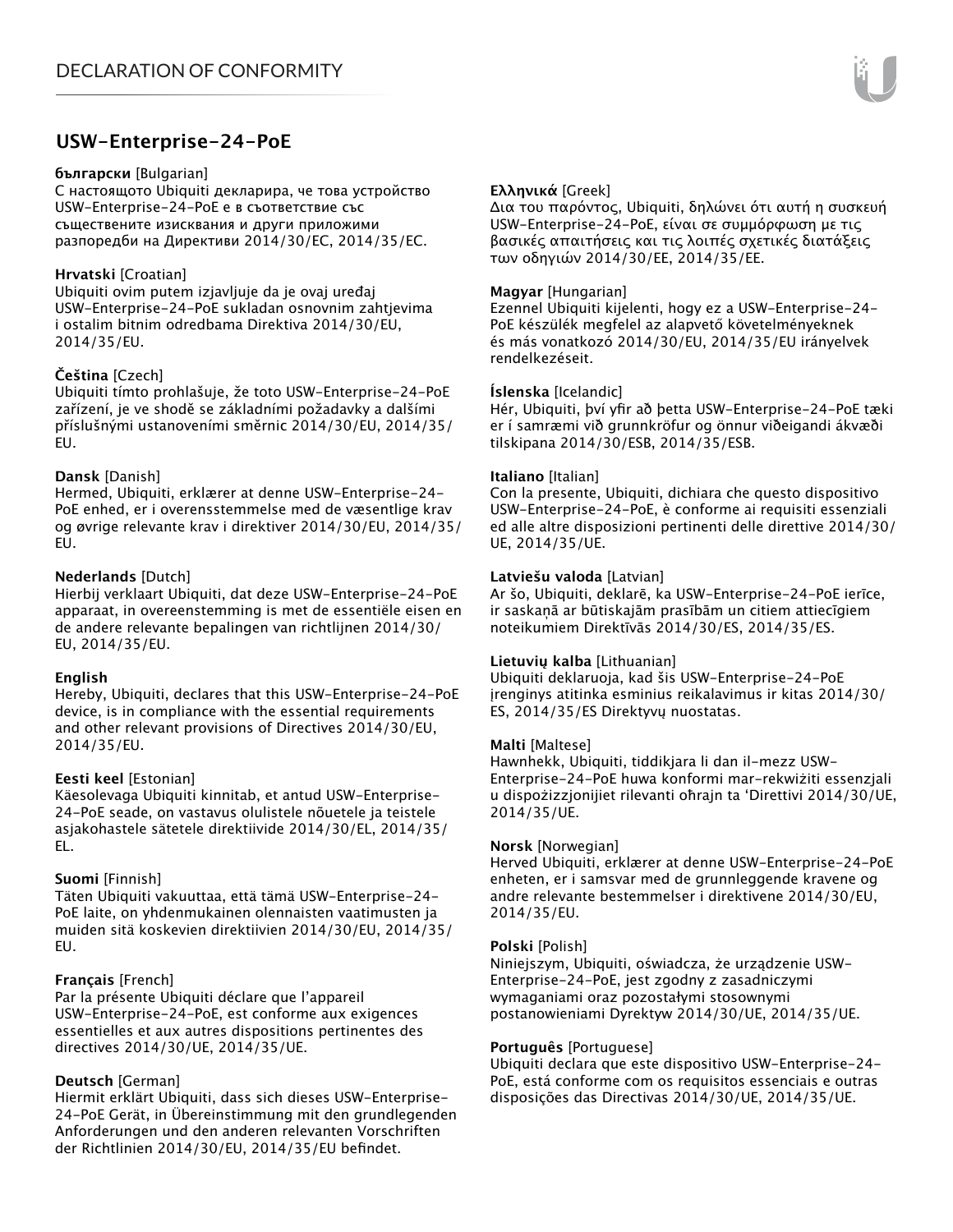#### **Română** [Romanian]

Prin prezenta, Ubiquiti declară că acest dispozitiv USW-Enterprise-24-PoE este în conformitate cu cerințele esențiale și alte prevederi relevante ale Directivelor 2014/30/UE, 2014/35/UE.

## **Slovenčina** [Slovak]

Týmto Ubiquiti, prehlasuje, že toto USW-Enterprise-24- PoE zariadenie, je v súlade so základnými požiadavkami a ďalšími relevantnými ustanoveniami smernice 2014/30/EÚ, 2014/35/EÚ.

#### **Slovenščina** [Slovenian]

Družba Ubiquiti izjavlja, da je naprava USW-Enterprise-24- PoE v skladu z obveznimi zahtevami in drugimi ustreznimi določbami direktiv 2014/30/EU in 2014/35/EU.

#### **Español** [Spanish]

Por medio de la presente Ubiquiti declara que este dispositivo USW-Enterprise-24-PoE, cumple con los requisitos esenciales y cualesquiera otras disposiciones aplicables o exigibles de las Directivas 2014/30/UE, 2014/35/UE.

## **Svenska** [Swedish]

Härmed Ubiquiti, intygar att denna USW-Enterprise-24-PoE enhet är i överensstämmelse med de väsentliga egenskapskrav och övriga relevanta bestämmelser som framgår av direktiven s2014/30/EU, 2014/35/EU.

## **Accessories**:

https://www.ui.com/products/#default https://www.ui.com/products/#accessories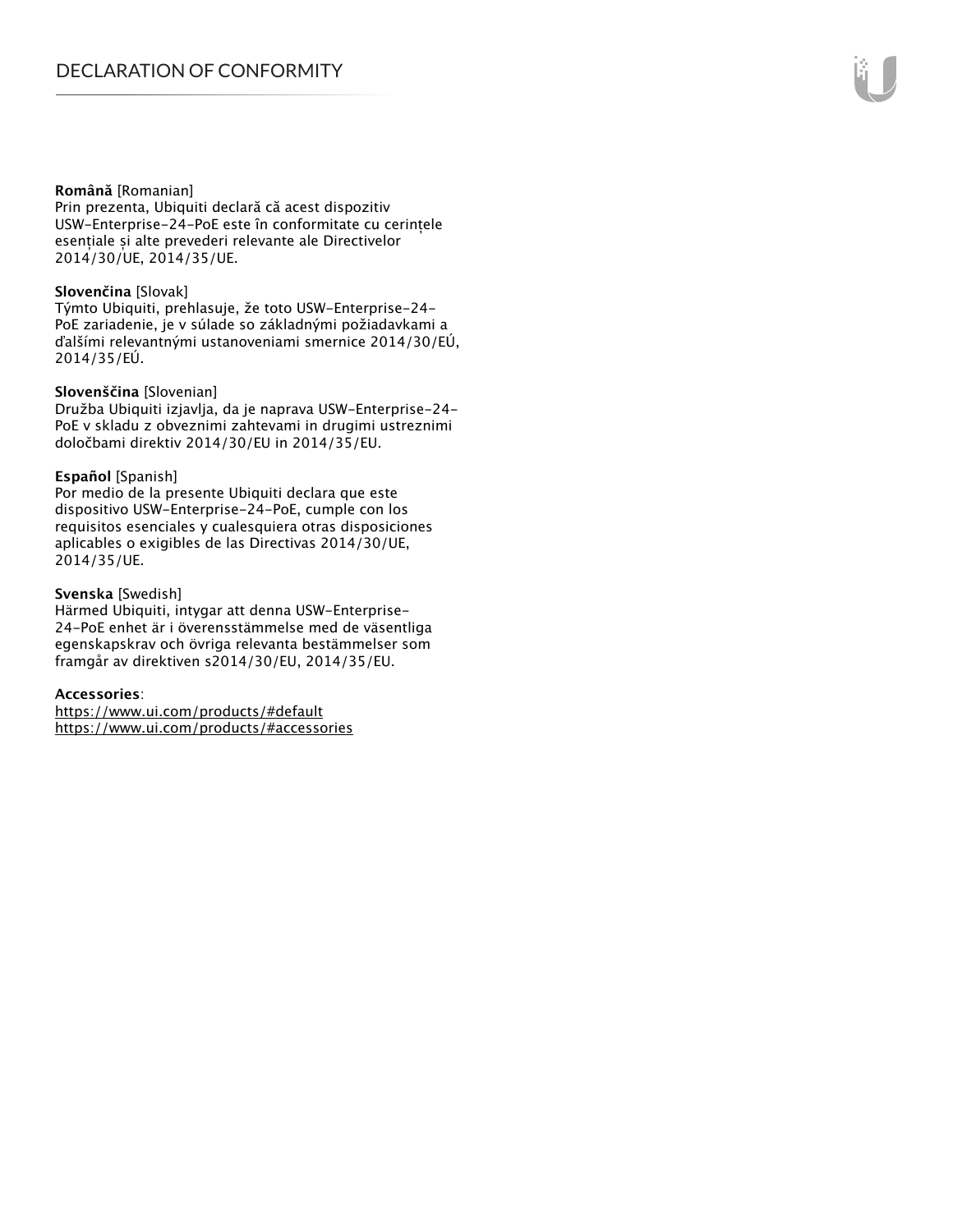Ubiquiti Inc. 685 Third Avenue New York, NY 10017 USA

Hereby declares under our sole responsibility that the **Switch Enterprise 24 PoE**, model **USW-Enterprise-24-PoE**, to which this declaration relates, is in conformance with the provisions of UK Regulations

- Electromagnetic Compatibility Regulations 2016
- Electrical Equipment (Safety) Regulations 2016
- Hazardous Materials The Restriction of the Use of Certain Hazardous Substances in Electrical and Electronic Equipment Regulations 2012; 1907/2006 Registration, Evaluation, Authorization and Restriction of Chemicals (REACH)

For additional REACH details, please refer to **ui.com/compliance**

Product Standards to which Conformity of the Council Directives is declared:

| <b>Standards</b>                | <b>Description</b>                                                                               |
|---------------------------------|--------------------------------------------------------------------------------------------------|
| EN 55032<br>$2015 + AC:2016$    | Electromagnetic compatibility of multimedia equipment - Emission require-<br>ments               |
| EN 55035:2017                   | Electromagnetic compatibility of multimedia equipment— Immunity<br>requirements                  |
| EN 62368-1<br>$2014 + A11:2017$ | Audio/video, information and communication technology equipment – Part 1:<br>Safety requirements |
| <b>UKCA Marking</b>             |                                                                                                  |

Tak un Fail  $\blacktriangleright$ 

Mark Feil Compliance Manager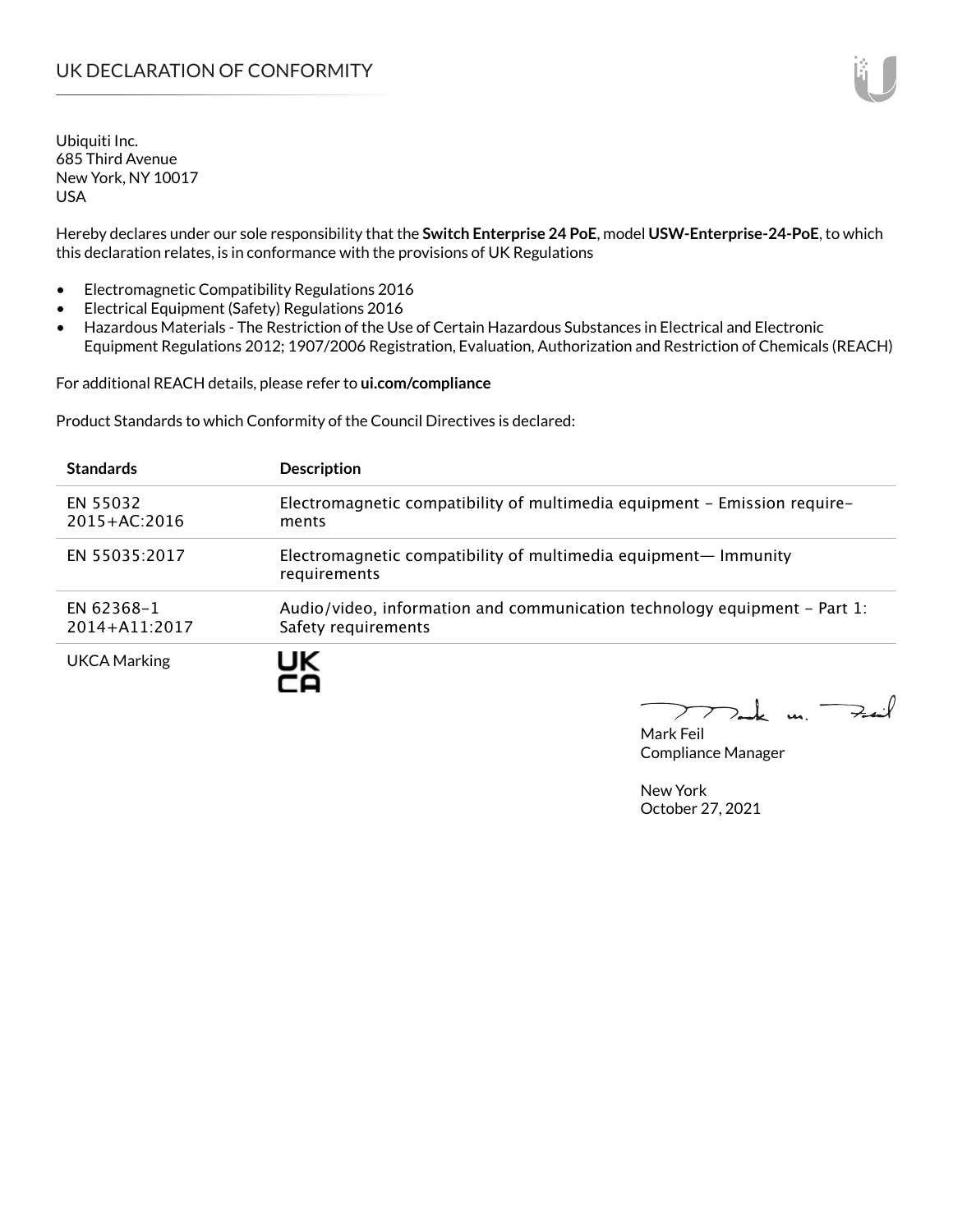## DICHIARAZIONE DI CONFORMITÀ UE ITALIAN IN ESSENTIANO IN ESSENTIA UN ESSENTIA UN ESSENTIA UN ESSENTIA UN ESSENT

Ubiquiti Inc. 685 Third Avenue New York, NY 10017 USA

Con la presente dichiara sotto la propria esclusiva responsabilità che l' **Switch Enterprise 24 PoE**, modello **USW-Enterprise-24-PoE**, a cui si riferisce la presente dichiarazione, è conforme alle disposizioni delle Direttive

- EMC -2014/30/UE Direttiva sulla Compatibilità Elettromagnetica (EMCD)
- Sicurezza -2014/35/UE Direttiva sulla Bassa Tensione (LVD)
- Materiali Pericolosi -2011/65/UE Restrizione dell'uso di alcune Sostanze Pericolose nelle Apparecchiature Elettriche ed Elettroniche (RoHS) con emendamento (UE) 2015/863; 1907/2006 Registrazione, Valutazione, Autorizzazione e Restrizione delle Sostanze Chimiche (REACH)

Per ulteriori dettagli sul REACH, fare riferimento a **ui.com/compliance**

| <b>Standard</b>              | <b>Descrizione</b>                                                                                                          |
|------------------------------|-----------------------------------------------------------------------------------------------------------------------------|
| EN 55032<br>$2015 + AC:2016$ | Compatibilità elettromagnetica delle apparecchiature multimediali -<br>Prescrizioni di Emissione                            |
| EN 55035:2017                | Compatibilità elettromagnetica per apparecchiature multimediali — Requisiti di<br>immunità                                  |
| EN 62368-1<br>2014+A11:2017  | Apparecchiature per la tecnologia audio/video, dell'informazione e della<br>comunicazione - Parte 1: Requisiti di sicurezza |
| <b>CE Marking</b>            |                                                                                                                             |

 $\Rightarrow$ inf  $\overline{u}$ 

Mark Feil Compliance Manager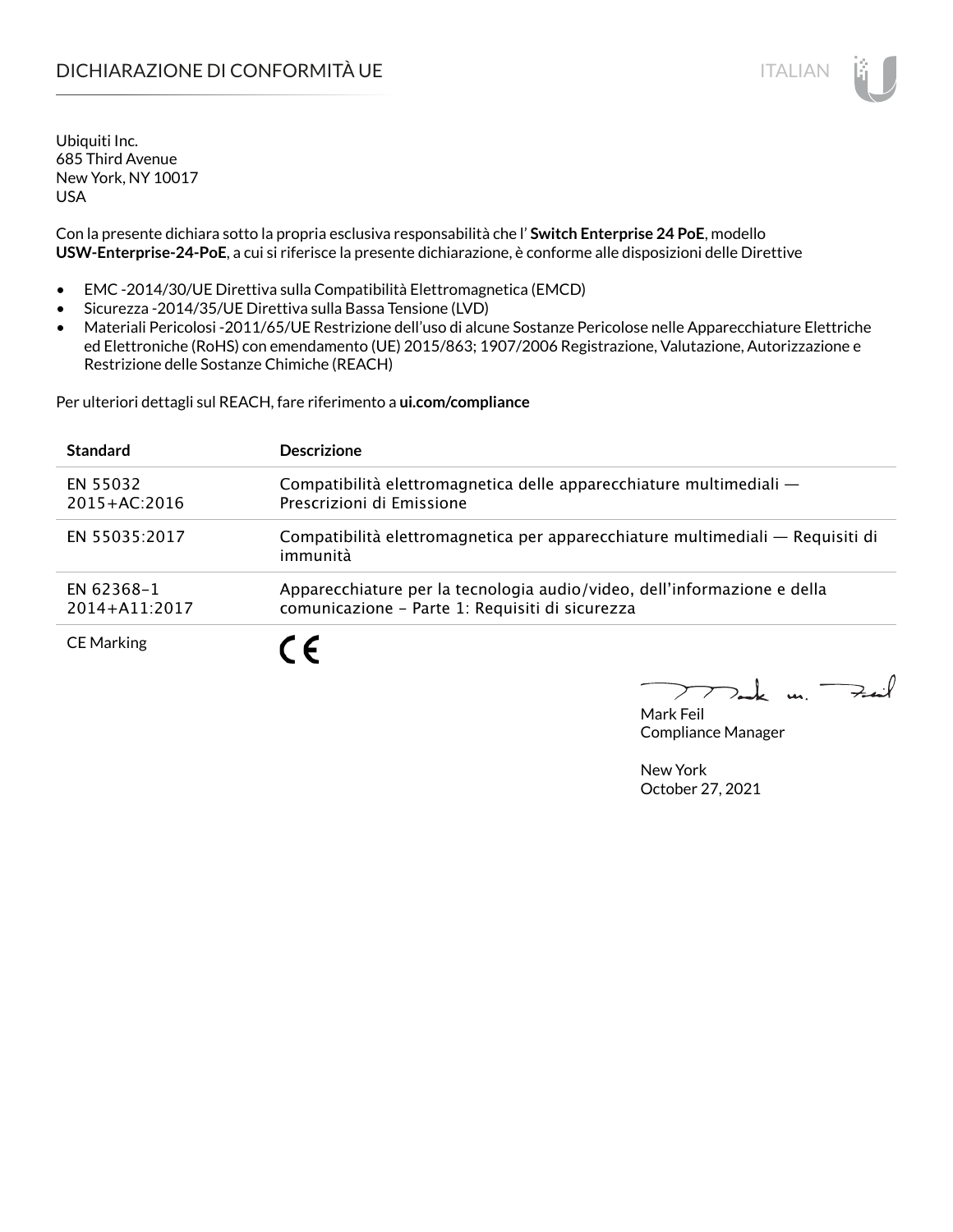## DÉCLARATION DE CONFORMITÉ UE EN ENCHANGEMENT DE CONFORMITÉ UNE ENCHANGEMENT DE CONFORMITÉ UNE ENCHANGEMENT DE

Ubiquiti Inc. 685 Third Avenue New York, NY 10017 USA

Déclare par la présente, sous notre seule responsabilité, que l'**Switch Enterprise 24 PoE**, modèle **USW-Enterprise-24-PoE**, auquel se rapporte cette déclaration, est conforme aux dispositions des Directives

- EMC -2014/30/EU Directive sur la Compatibilité Electromagnétique (EMCD)
- Sécurité -2014/35/EU Directive sur la Basse Tension (LVD)
- Matières dangereuses -2011/65/UE Restriction de l'utilisation de Certaines Substances Dangereuses dans les Equipements Electriques et Electroniques (RoHS) avec amendement (EU) 2015/863 ; 1907/2006 Enregistrement, Evaluation, Autorisation et Restriction des Produits Chimiques (REACH)

Pour plus de détails sur le règlement REACH, veuillez consulter le site **ui.com/compliance**

| <b>Normes</b>                | La description                                                                                                               |
|------------------------------|------------------------------------------------------------------------------------------------------------------------------|
| EN 55032<br>$2015 + AC:2016$ | Compatibilité électromagnétique des équipements multimédia - Exigences<br>d'émission                                         |
| EN 55035:2017                | Compatibilité électromagnétique des équipements multimédia - Exigences<br>d'immunité                                         |
| EN 62368-1<br>2014+A11:2017  | Equipements des technologies de l'audio/vidéo, de l'information et de la<br>communication - Partie 1 : exigences de sécurité |
| <b>CE Marking</b>            | 7 C                                                                                                                          |

لأبدحة  $\mathbf{u}$ 

Mark Feil Compliance Manager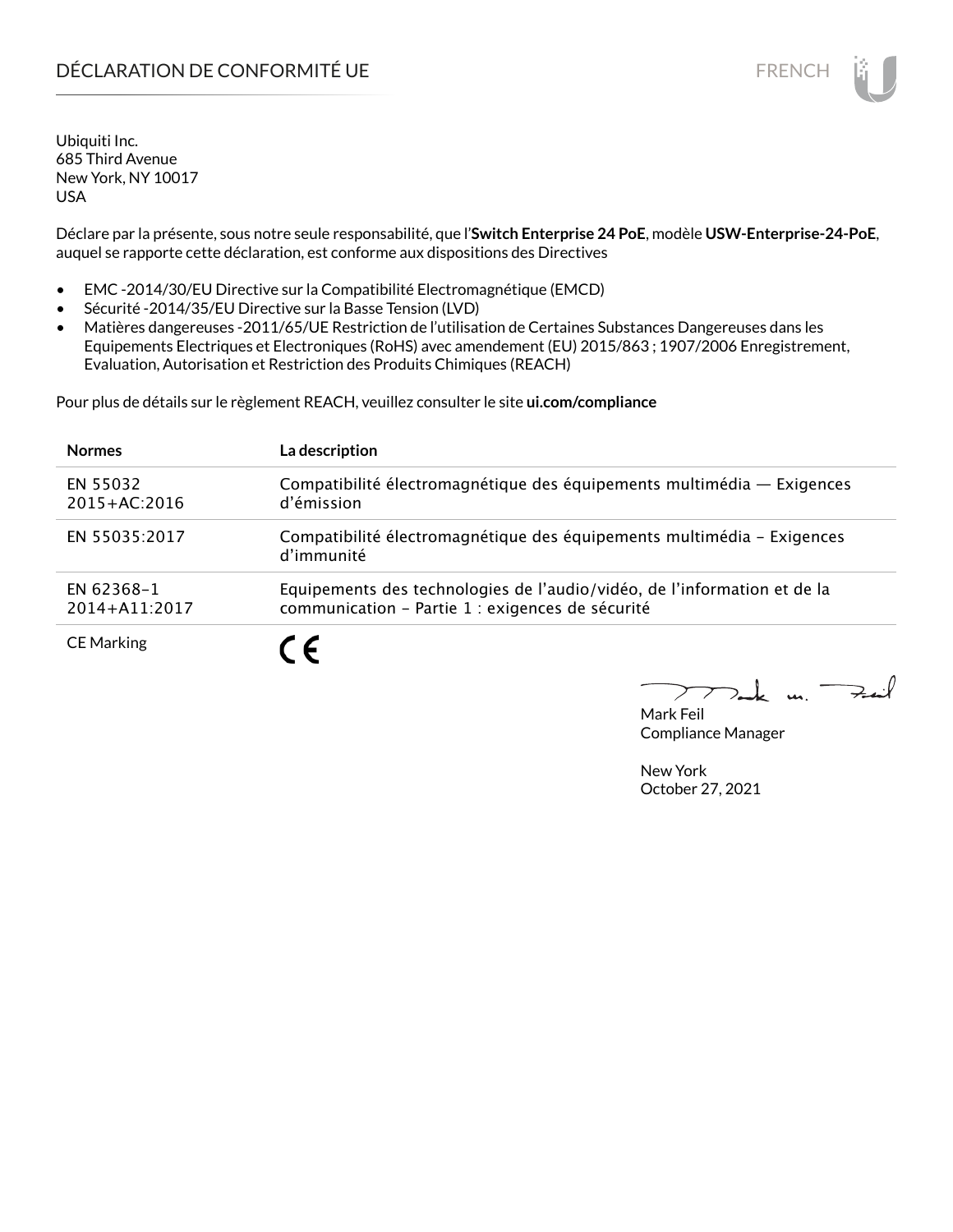## **DECLARACIÓN DE CONFORMIDAD DE SPANISH EN EL SERVIS EN EL SERVISH**

Ubiquiti Inc. 685 Third Avenue New York, NY 10017 USA

Por la presente declaramos bajo nuestra exclusiva responsabilidad que el **Switch Enterprise 24 PoE**, modelo **USW-Enterprise-24-PoE**, al que se refiere esta declaración, es conforme con las disposiciones de las Directivas

- EMC -2014/30/Directiva de Compatibilidad Electromagnética de la UE (EMCD)
- Seguridad -2014/35/Directiva de Baja Tensión de la UE (LVD)
- Materiales Peligrosos -2011/65/UE Restricción de la Utilización de Determinadas Sustancias Peligrosas en Aparatos Eléctricos y Electrónicos (RoHS) con la enmienda (UE) 2015/863; 1907/2006 Registro, Evaluación, Autorización y Restricción de Sustancias Químicas (REACH)

Para más detalles sobre el REACH, consulte **ui.com/compliance**

| <b>Estándares</b>            | Descripción                                                                                                          |
|------------------------------|----------------------------------------------------------------------------------------------------------------------|
| EN 55032<br>$2015 + AC:2016$ | Compatibilidad electromagnética de equipos multimedia. Requisitos de emisión                                         |
| EN 55035:2017                | Compatibilidad electromagnética de equipos multimedia. Requisitos de<br>inmunidad                                    |
| EN 62368-1<br>2014+A11:2017  | Equipos de audio y vídeo, de tecnología de la información y de la comunicación<br>- Parte 1: Requisitos de seguridad |
| <b>CE Marking</b>            |                                                                                                                      |

Mark Feil Compliance Manager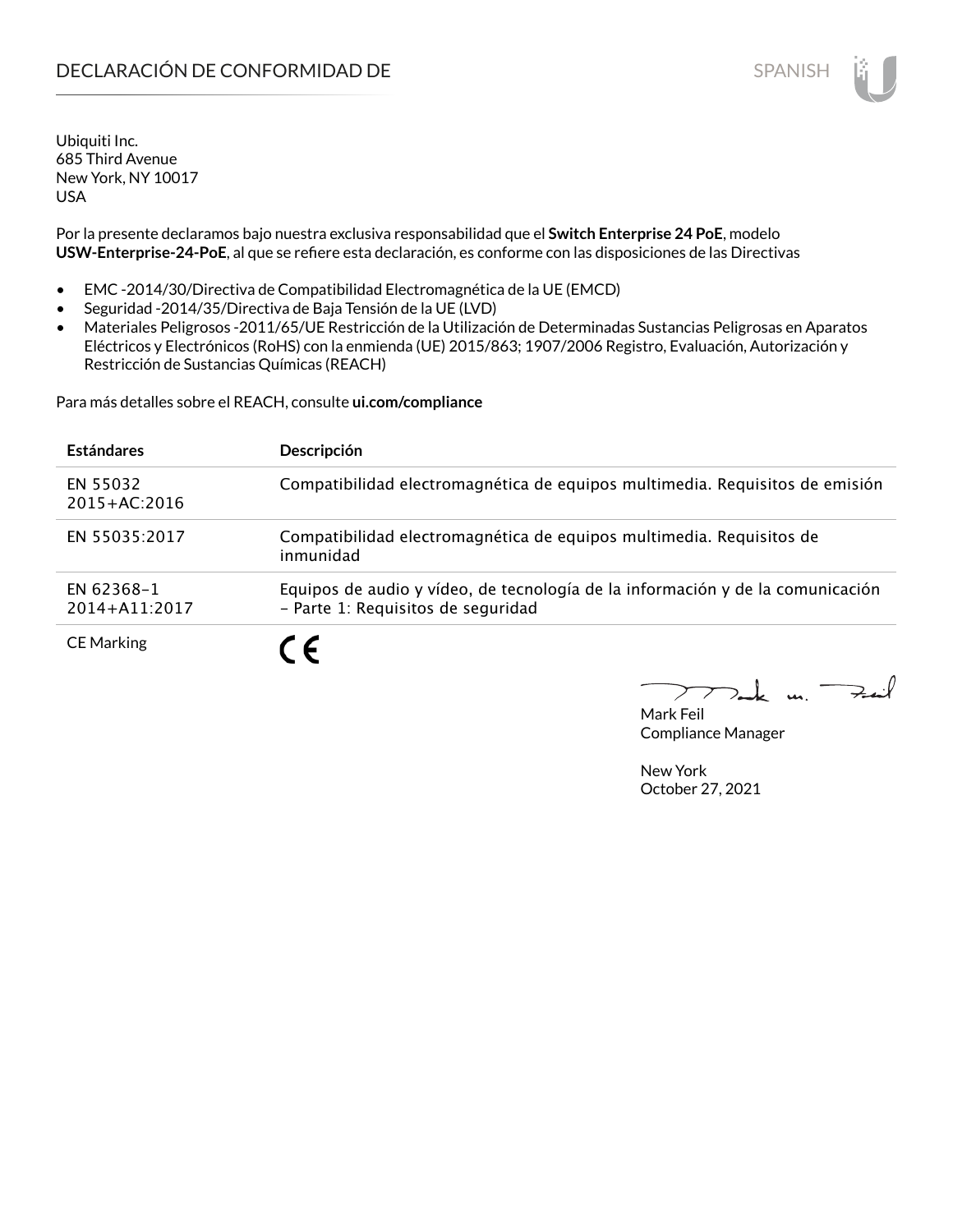## DECLARAȚIA DE CONFORMITATE UE EXTERNATION ANNO 1999 EN ANNO 1999 ROMANIAN

Ubiquiti Inc. 685 Third Avenue New York, NY 10017 USA

Prin prezenta declarăm sub răspunderea noastră exclusivă că "Switch Enterprise 24 PoE", modelul USW-Enterprise-24-PoE, la care se referă această declarație, este în conformitate cu prevederile directivelor următoare:

- EMC -2014/30/EU Electromagnetic Compatibility Directive (EMCD) (Directiva UE privind compatibilitatea electromagnetică)
- Siguranță -2014/35/EU Low Voltage Directive (LVD) (Directiva UE privind joasa tensiune)
- Materiale periculoase -2011/65/EU Restriction of the Use of Certain Hazardous Substances in Electrical and Electronic Equipment (RoHS) with amendment (EU) 2015/863 (Directiva UE privind restricția utilizării anumitor substanțe periculoase în echipamentele electrice și electronice (RoHS) cu amendamentele ulterioare); 1907/2006 Registration, Evaluation, Authorization and Restriction of Chemicals (REACH) (Regulamentul Uniunii Europene privind înregistrarea, evaluarea si autorizarea produselor chimice)

Pentru detalii suplimentare referitoare la regulamentul REACH, vă rugăm să consultați site-ul **ui.com/compliance**

| <b>Standarde</b>             | <b>Descriere</b>                                                                                           |
|------------------------------|------------------------------------------------------------------------------------------------------------|
| EN 55032<br>$2015 + AC:2016$ | Compatibilitatea electromagnetică a echipamentelor multimedia - Cerințe<br>privind emisiile                |
| EN 55035:2017                | Compatibilitatea electromagnetică a echipamentelor multimedia. Cerințe privind<br>imunitatea               |
| EN 62368-1<br>2014+A11:2017  | Echipamente tehnologice audio / video, informaționale și de comunicații. Partea<br>1: Cerinte de sigurantă |
| <b>CE Marking</b>            | C E                                                                                                        |

 $m.$  Fail

Mark Feil Compliance Manager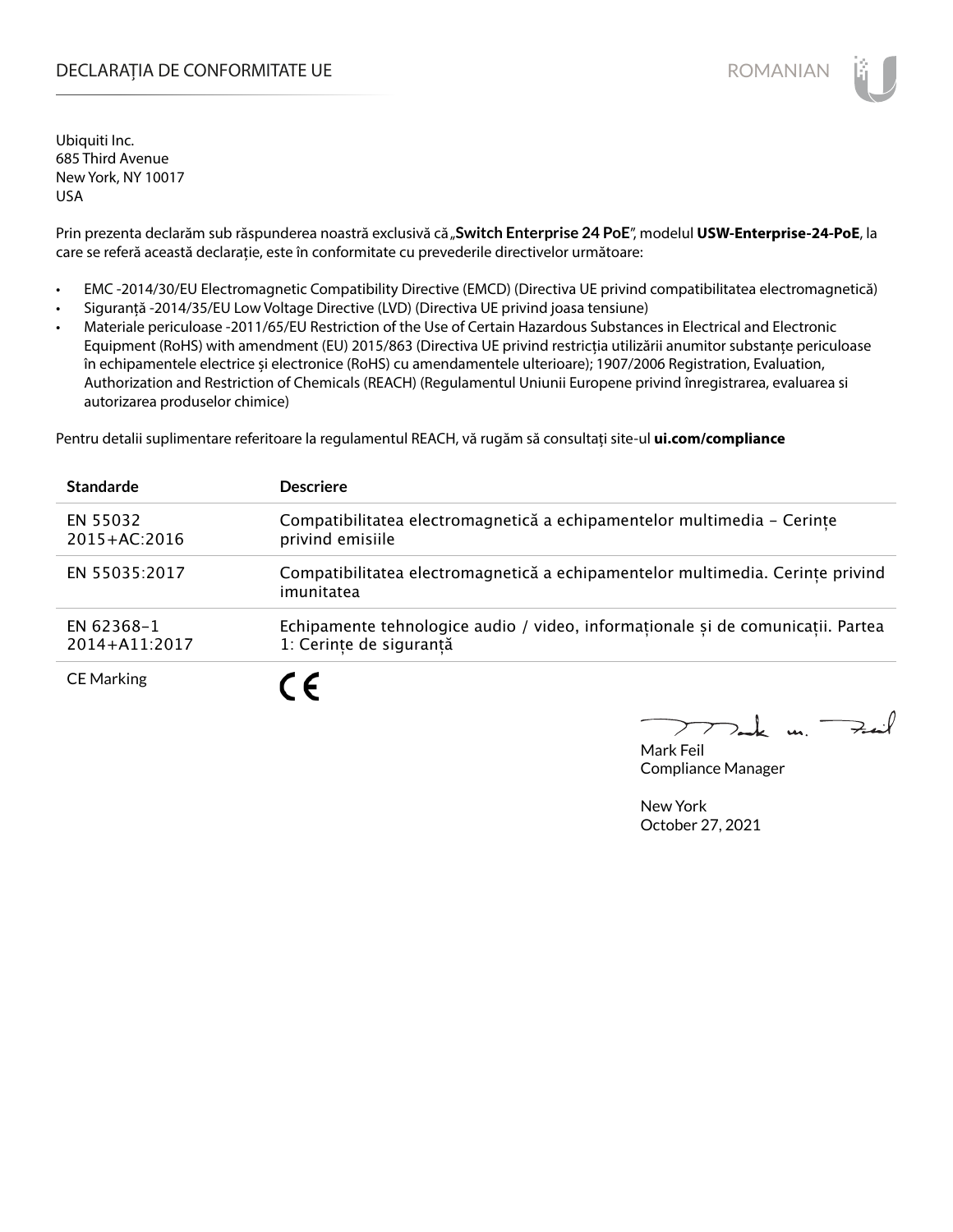## DEKLARACJA ZGODNOŚCI UE POLISH

Ubiquiti Inc. 685 Third Avenue New York, NY 10017 USA

Niniejszym oświadczam z naszą wyłączną odpowiedzialnością, że **Switch Enterprise 24 PoE**, model **USW-Enterprise-24- PoE**, do którego odnosi się niniejsza deklaracja, jest zgodny z przepisami Dyrektyw

- EMC -2014/30/Dyrektywa Zgodności Elektromagnetycznej UE (EMCD)
- Bezpieczeństwo -2014/35/Dyrektywa Niskiego Napięcia UE (LVD)
- Materiały Niebezpieczne -2011/65/Restrykcje Dotyczące Użycia NIektórych Niebezpiecznych Substancji w Sprzęcie Elektrycznym i Elektronicznym UE (RoHS) ze zmianą (UE) 2015/863; 1907/2006 Rejestracja, Ocena, Zezwolenie i Restrykcje Dotyczące Chemikaliów (REACH)

Aby uzyskać dodatkowe informacje REACH, należy przejść do **ui.com/compliance**

| <b>Normy</b>                 | <b>Opis</b>                                                                                                      |
|------------------------------|------------------------------------------------------------------------------------------------------------------|
| EN 55032<br>$2015 + AC:2016$ | Kompatybilność elektromagnetyczna sprzętu multimedialnego – Wymagania<br>emisyjne                                |
| EN 55035:2017                | Kompatybilność elektromagnetyczna sprzętu multimedialnego — Wymagania<br>odporności                              |
| EN 62368-1<br>2014+A11:2017  | Audio/wideo, sprzęt technologii informatycznej i komunikacyjnej – Część 1:<br>Wymagania dotyczące bezpieczeństwa |
| <b>CE Marking</b>            | $\epsilon$                                                                                                       |

لأمدحة  $\mathbf{u}$ 

Mark Feil Compliance Manager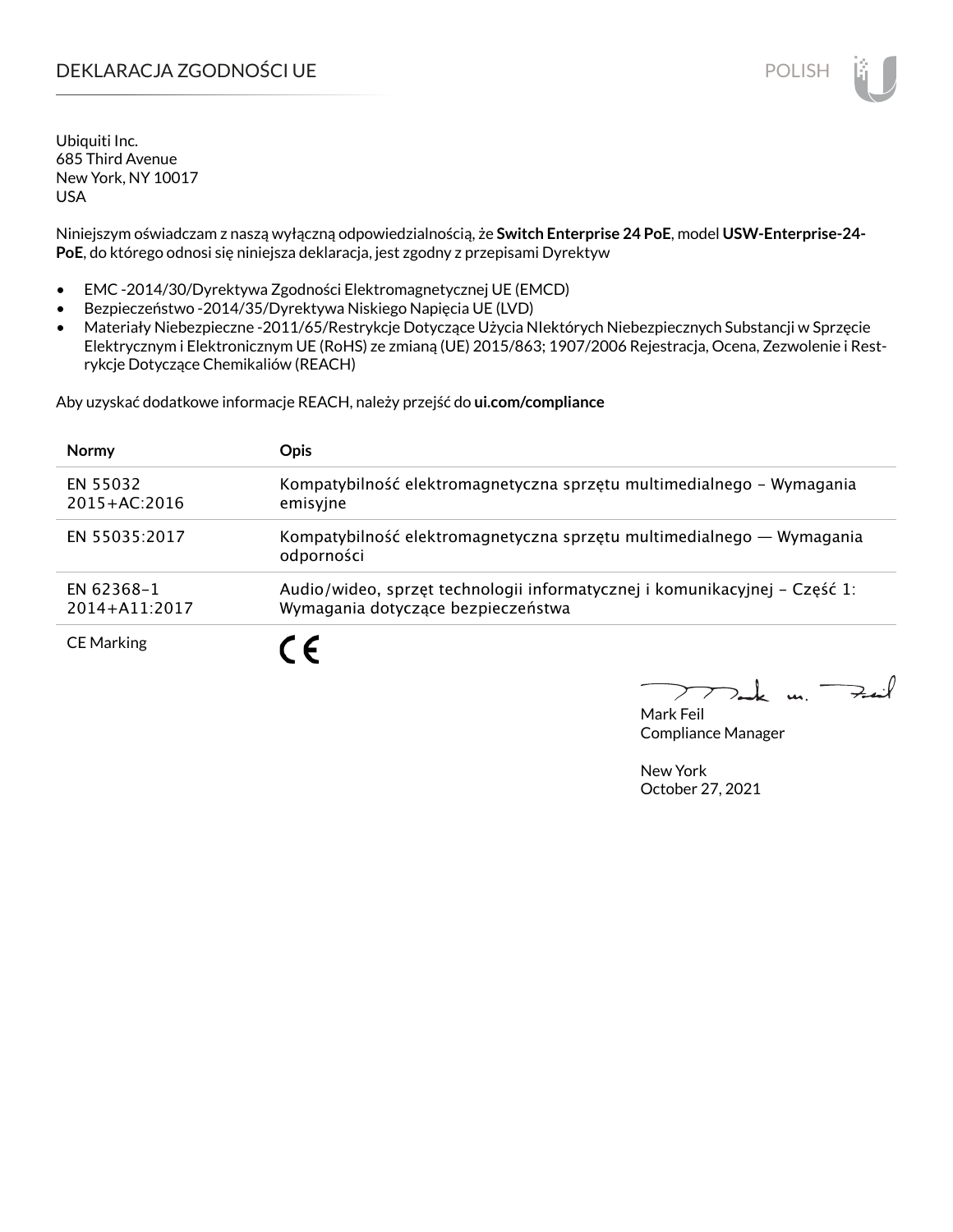## I**ZJAVA EU O SKLADNOSTI** SLOVENIAN

Ubiquiti Inc. 685 Third Avenue New York, NY 10017 USA

S tem dokumentom na lastno odgovornost izjavljamo, da je naprava **Switch Enterprise 24 PoE**, model **USW-Enterprise-24-PoE**, na katerega se ta izjava nanaša, v skladu z določbami naslednjih direktiv:

- EMC -2014/30/EU Direktiva o elektromagnetni združljivosti (EMCD)
- Varnost -2014/35/EU Direktiva o nizkonapetostni opremi (LVD)
- Nevarne snovi -2011/65/EU Direktiva o omejevanju uporabe nekaterih nevarnih snovi v električni in elektronski opremi (RoHS) s spremembo (EU) 2015/863; 1907/2006 Uredba o registraciji, evalvaciji, avtorizaciji in omejevanju kemikalij (REACH)

Več podrobnosti o REACH uredbi si poglejte na **ui.com/compliance**

| <b>Standardi</b>             | <b>Opis</b>                                                                                        |
|------------------------------|----------------------------------------------------------------------------------------------------|
| EN 55032<br>$2015 + AC:2016$ | Elektromagnetna združljivost večpredstavnostne opreme - Zahteve glede<br>elektromagnetnega sevanja |
| EN 55035:2017                | Elektromagnetna združljivost večpredstavnostne opreme - Zahteve za<br>odpornost opreme             |
| EN 62368-1<br>2014+A11:2017  | Oprema za avdio/video, informacijsko in komunikacijsko tehnologijo – 1. del:<br>Varnostne zahteve  |
| <b>CE Marking</b>            | C E                                                                                                |

 $k$  un  $\rightarrow$ 

Mark Feil Compliance Manager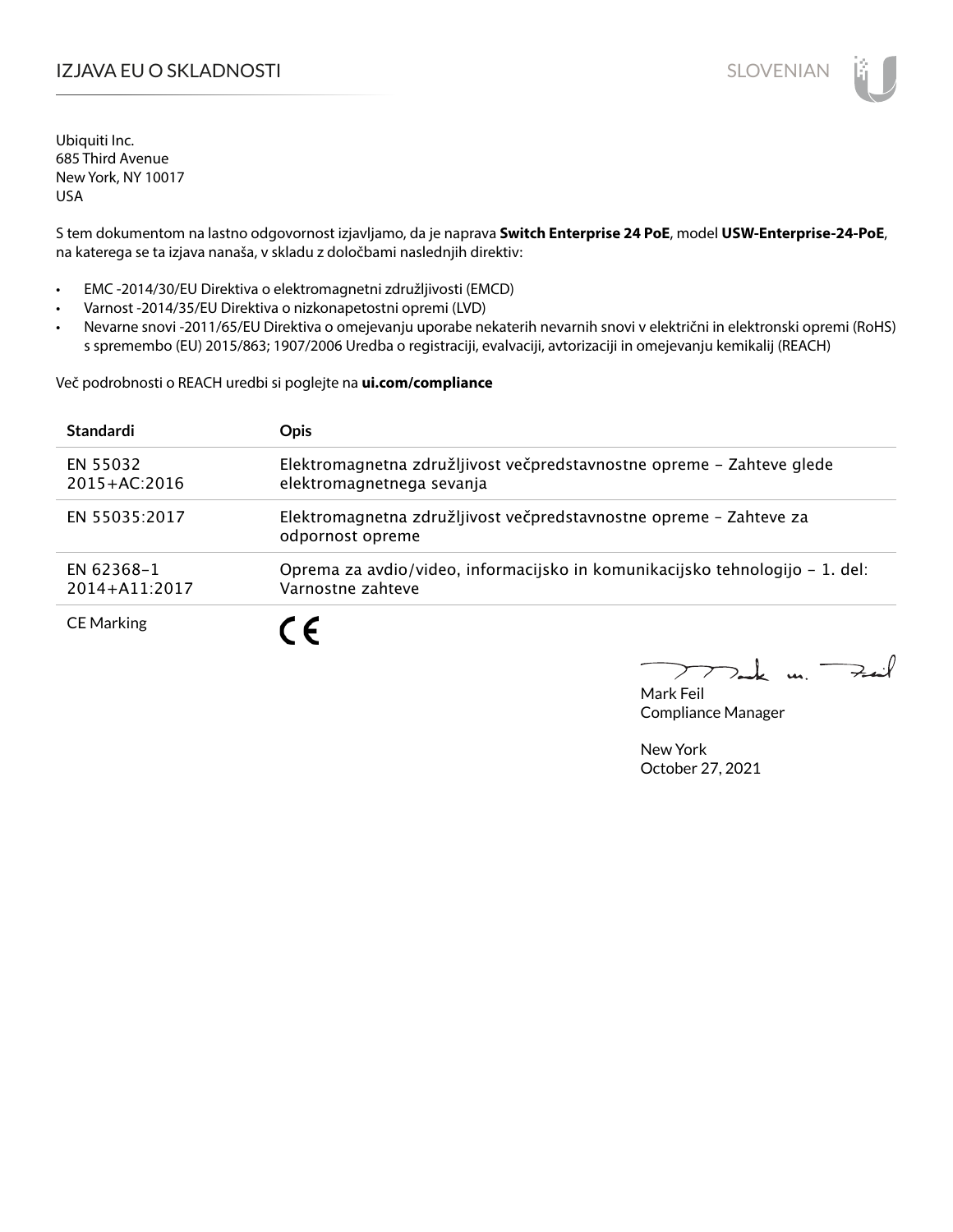

Ubiquiti Inc. 685 Third Avenue New York, NY 10017 USA

Διά του παρόντος δηλώνουμε με αποκλειστική ευθύνη μας ότι το **Switch Enterprise 24 PoE**, μοντέλο **USW-Enterprise-24-PoE**, στο οποίο αναφέρεται η παρούσα δήλωση, είναι σύμφωνο με τις διατάξεις των Οδηγιών

- EMC Οδηγία Ηλεκτρομαγνητικής Συμβατότητας (EMCD) 2014/30/ΕΕ
- Ασφάλεια Οδηγία Χαμηλής Τάσης (LVD) 2014/35/ΕΕ
- Επικίνδυνα Υλικά Περιορισμός της Χρήσης Ορισμένων Επικίνδυνων Ουσιών σε Ηλεκτρικό και Ηλεκτρονικό Εξοπλισμό (RoHS) 2011/65/ΕΕ με τροποποίηση (ΕΕ) 2015/863. Καταχώριση, Αξιολόγηση, Εξουσιοδότηση και Περιορισμός Χημικών Ουσιών (REACH) 1907/2006

Για περισσότερες λεπτομέρειες σχετικά με το REACH, παρακαλούμε ανατρέξτε στη διεύθυνση **ui.com/compliance**

| Πρότυπα                      | Περιγραφή                                                                                             |
|------------------------------|-------------------------------------------------------------------------------------------------------|
| EN 55032<br>$2015 + AC:2016$ | Ηλεκτρομαγνητική συμβατότητα εξοπλισμού πολυμέσων - Απαιτήσεις<br>εκπομπών                            |
| EN 55035:2017                | Ηλεκτρομαγνητική συμβατότητα εξοπλισμού πολυμέσων - Απαιτήσεις<br>θωράκισης                           |
| EN 62368-1<br>2014+A11:2017  | Εξοπλισμός τεχνολογίας ήχου/εικόνας, πληροφορικής και επικοινωνιών -<br>Μέρος 1: Απαιτήσεις ασφάλειας |
| <b>CE Marking</b>            |                                                                                                       |

 $\overrightarrow{=}$ t u ↗

Mark Feil Compliance Manager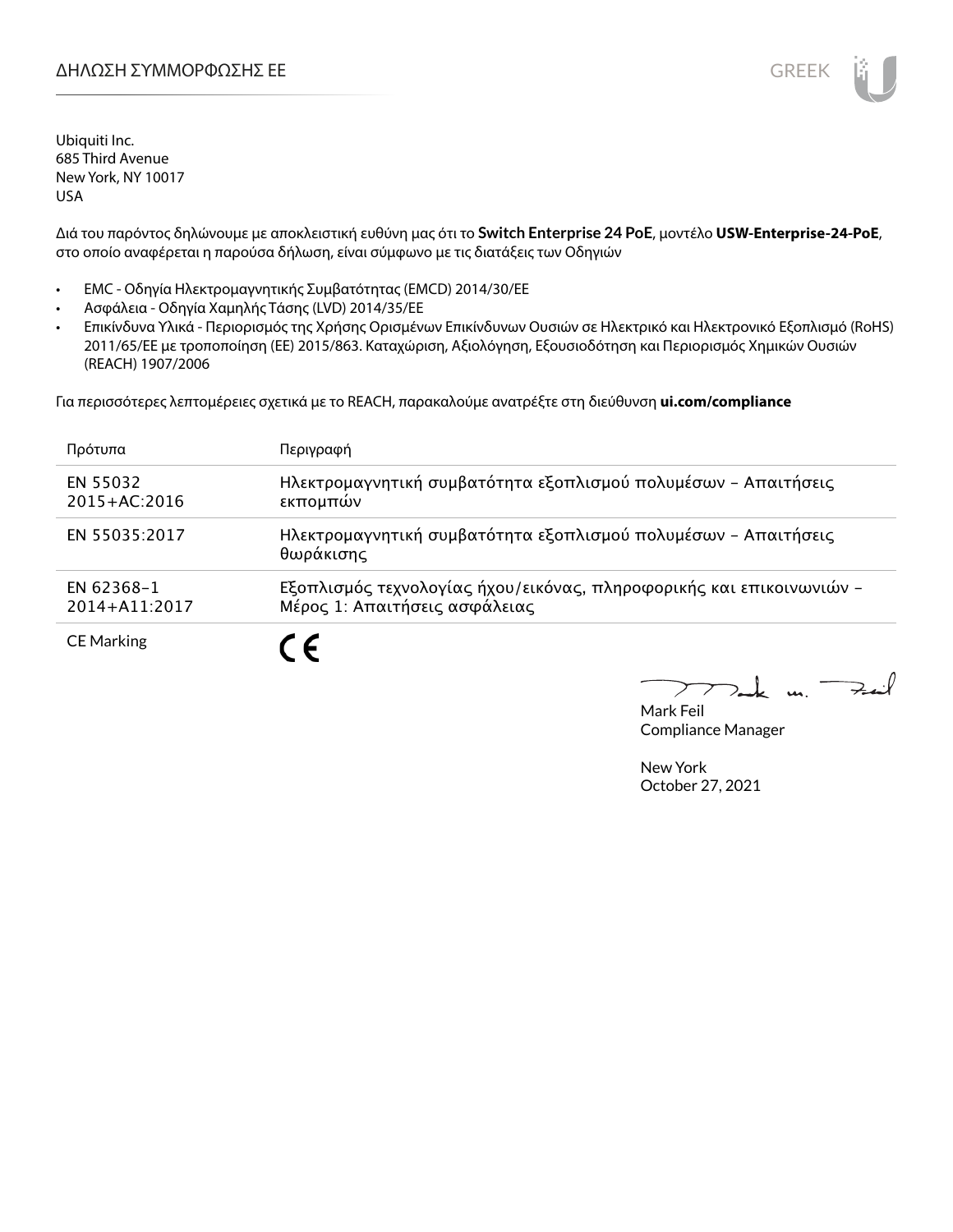# EÚ VYHLÁSENIE O SÚHLASE SLOVAK SLOVAK

Ubiquiti Inc. 685 Third Avenue New York, NY 10017 USA

Týmto prehlasuje, na našu výlučnú zodpovednosť, že **Switch Enterprise 24 PoE**, model **USW-Enterprise-24-PoE**, ktorého sa toto vyhlásenie týka, je v súlade s ustanoveniami Smerníc

- EMC -2014/30/EÚ Smernica o Elektromagnetickej Kompatibilite (EMCD)
- Bezpečnosť -2014/35/EÚ Smernica o Nízkom Napätí (LVD)
- Nebezpečné Materiály -2011/65/EÚ Obmedzenie Používania Určitých Nebezpečných Látok v Elektrických a Elektronických Zariadeniach (RoHS) s dodatkom (EÚ) 2015/863; 1907/2006 Registrácia, Hodnotenie, Autorizácia a Obmedzenie chemikálií (REACH)

Ďalšie informácie o REACH môžete nájsť na **ui.com/compliance**

| Štandardy                    | <b>Popis</b>                                                                                        |
|------------------------------|-----------------------------------------------------------------------------------------------------|
| EN 55032<br>$2015 + AC:2016$ | Elektromagnetická kompatibilita multimediálnych zariadení - emisné<br>požiadavky                    |
| EN 55035:2017                | Elektromagnetická kompatibilita multimediálnych zariadení – Požiadavky na<br>odolnosť               |
| EN 62368-1<br>2014+A11:2017  | Zariadenia audio/video, informačnej a komunikačnej technológie – časť 1:<br>Bezpečnostné požiadavky |
| <b>CE Marking</b>            |                                                                                                     |

 $k$  un  $\rightarrow$ 

Mark Feil Compliance Manager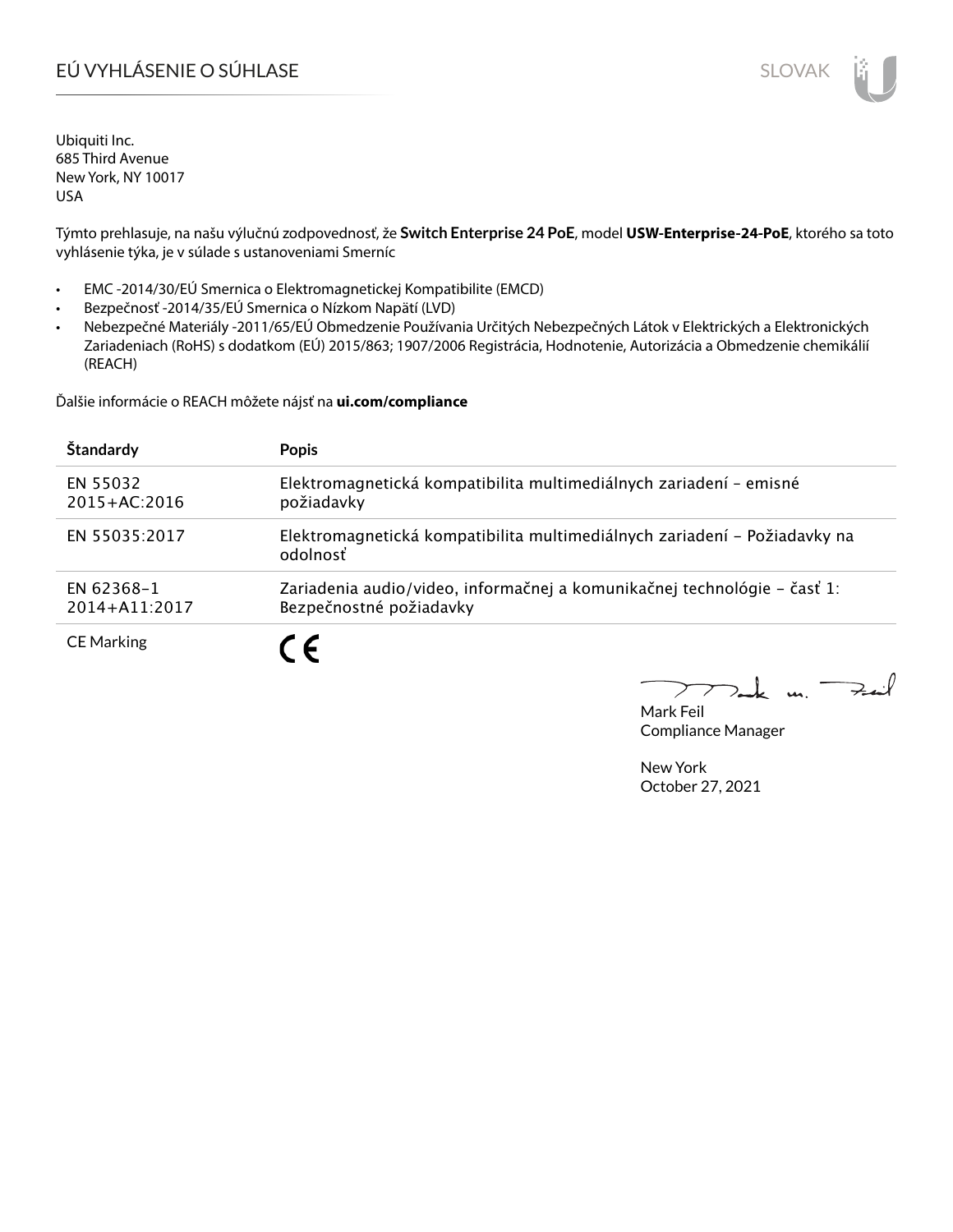## ES ATBILSTĪBAS DEKLARĀCIJA LATVIAN

Ubiquiti Inc. 685 Third Avenue New York, NY 10017 USA

Vienīgi uz savu atbildību deklarējam, ka iekārtas "**Switch Enterprise 24 PoE**" modelis "**USW-Enterprise-24-PoE**", uz ko attiecas šī deklarācija, atbilst šādu direktīvu noteikumiem:

- elektromagnētiskā saderība 2014/30/ES Elektromagnētiskās saderības direktīva (EMCD);
- drošība 2014/35/ES Zemsprieguma direktīva (LVD);
- bīstami materiāli 2011/65/ES Atsevišķu bīstamu ķīmisko vielu izmantošanas ierobežojumi elektriskajās un elektroniskajās iekārtās (RoHS) ar grozījumu (ES) 2015/863; 1907/2006 Ķīmisko vielu reģistrēšana, novērtēšana, atļaušana un ierobežošana (REACH).

Papildinformāciju par REACH lūdzam skatīt tīmekļa vietnē **ui.com/compliance**

| <b>Standarti</b>             | <b>Apraksts</b>                                                                                   |
|------------------------------|---------------------------------------------------------------------------------------------------|
| EN 55032<br>$2015 + AC:2016$ | Multivides iekārtu elektromagnētiskā saderība - Emisijai piemērojamās prasības                    |
| EN 55035:2017                | Multivides iekārtu elektromagnētiskā saderība - Traucējumnoturības prasības                       |
| EN 62368-1<br>2014+A11:2017  | Audio/video, informācijas un komunikācijas tehnoloģiju aprīkojums - 1. daļa:<br>Drošības prasības |
| <b>CE Marking</b>            | C F                                                                                               |

 $k$  un  $\rightarrow$ 

Mark Feil Compliance Manager